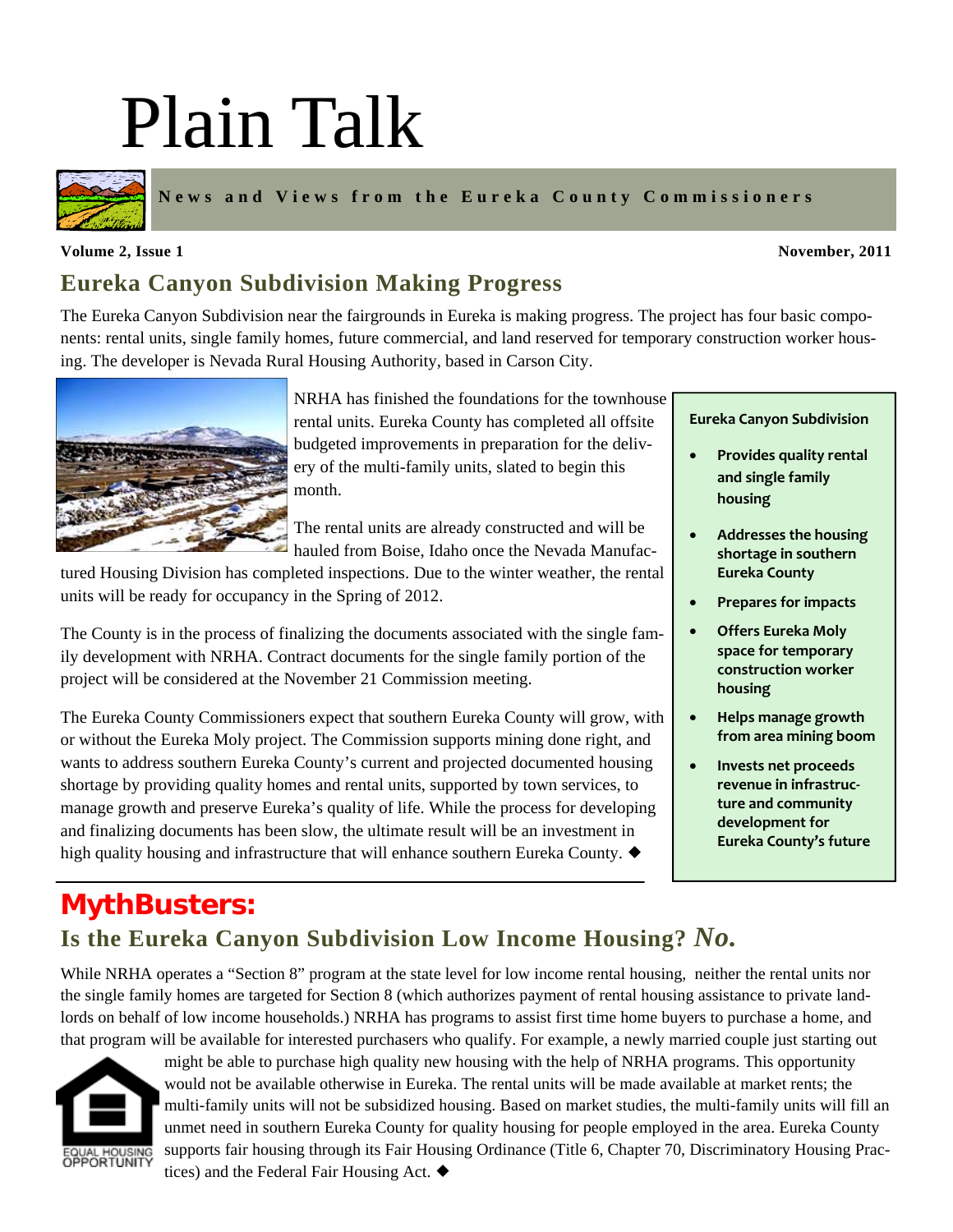



**Rental inquiries 775/237-4828** 

**Sales info Sales@myecliving.com**

**Website www.myecliving.com**  While the "Annex" property's history began in the 1960's, in 1997 the County received patents from BLM for the entire 164 acres of property at a cost of \$315,000.

In 2008 the County entered into an agreement with Eureka Moly LLC "to use the leased property only for temporary construction worker housing." In July of 2010 by mutual agreement the County and EMLLC dissolved the lease agreement "in order for the lease property to be developed as quickly and efficiently as possible." The County immediately entered into a contract for service and Memorandum of Understanding with Nevada Rural Housing Authority (NRHA) to work together on development of real property owned by the County for temporary construction worker housing

sites, residential housing sites and future commercial development sites. The County moved forward with NRHA because of the current need for housing from existing employers, to encourage growth within the town site, and discourage unmanaged growth in Diamond Valley.

**History and Progress of the Eureka Canyon Subdivision** 

A feasibility study commissioned by NRHA as part of the initial phase of the project confirmed the viability of the project, even without the Mt. Hope project going forward, although development of the single family portion of the project especially would be accelerated once the Mt. Hope project is under construction.

The County Commission, in a series of public board meetings in 2010 and 2011 discussed with NRHA the agreements and documents needed to move forward with the multi-family rental units and single family development. The Board also held community forums in 2010 and 2011



to discuss the project with the public.

The multi-family project is funded, and is expected to be completed in 2012. The County provided NRHA with a refundable grant of \$4,656,511.

Contract documents for the single family portion of the project will be considered at the November 21, 2011 Commission meeting. The County will provide NRHA \$4,056,247 for the first stage of the single family project, which includes all supporting infrastructure.

Overall, the total single family project cost is not-toexceed \$11 million. As lots are sold, Eureka County will be repaid a portion of that investment. The County has offered Eureka Moly LLC a part of the site for temporary construction worker housing.  $\blacklozenge$ 

**Page 2** 

## **Covenants, Conditions, and Restrictions…. CCRs**

The single family portion of the Eureka Canyon Development will require Covenants, Conditions and Restrictions (CCRs) in order to maintain quality and consistency in the development. CCRs are similar to deed restrictions, but are part of the title to the property.

Typically CCRs address uniform practices for the appearance, condition and maintenance of things such as yards, fences, parking, extra vehicles, and other issues such as maintenance of common or

shared areas. CCRs also address uniform construction practices and architectural standards. CCRs protect the investment of the homeowner, developer, mortgage holder, and Eureka County to ensure that the development sustains its value, appearance, and livability over time.

Once CCRs are developed with NRHA, the County Commission will consider them in a public meeting. No individual lots can be sold until CCRs are finalized. $\blacklozenge$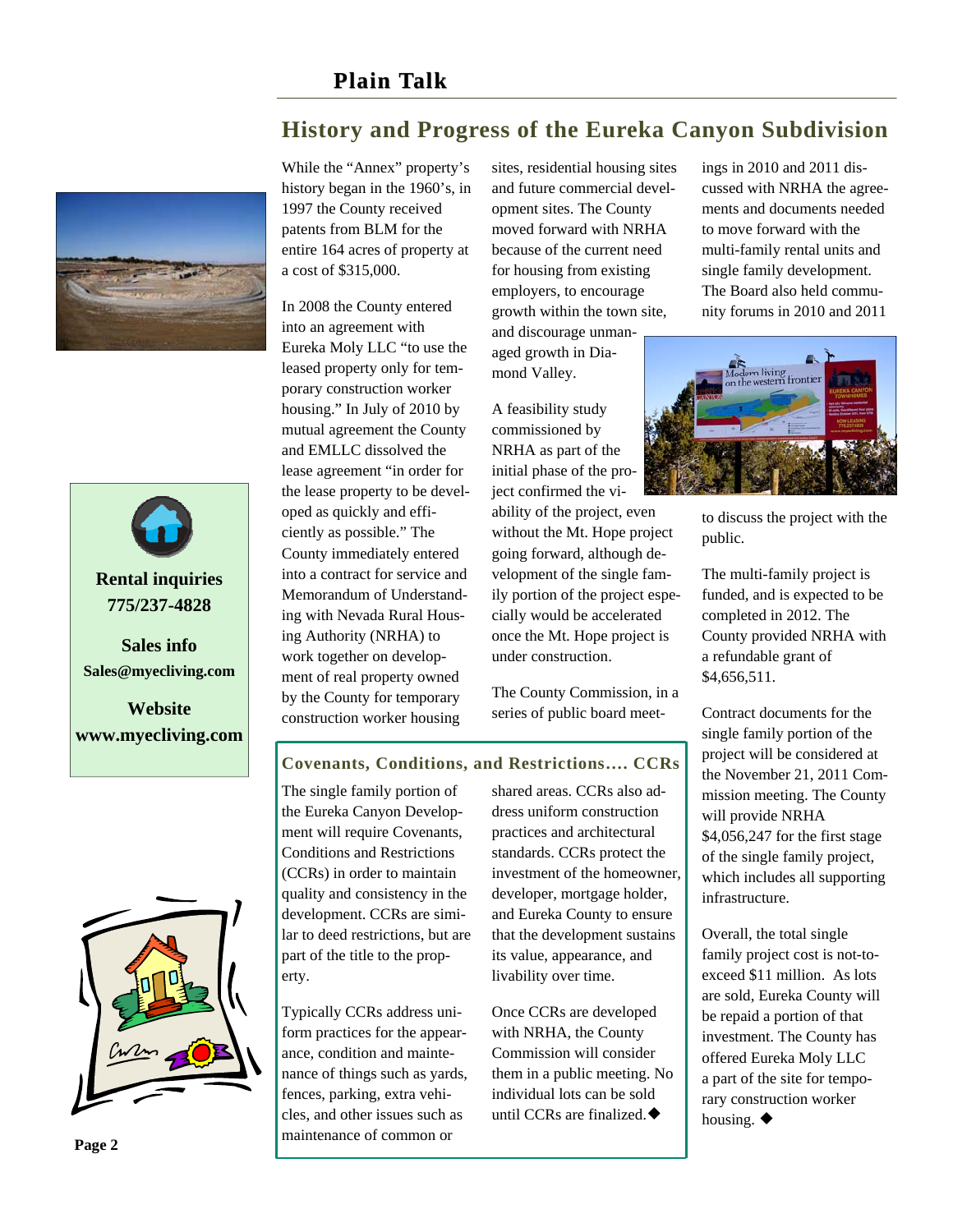

#### **Why did the County enter into an Agreement with Nevada Rural Housing Authority to develop the Eureka Canyon Subdivision?**

NRHA has the expertise to develop and manage multi-family complexes. They also bring developer know-how and investment to a project that would not otherwise be developed by the private sector. And they have programs for first time homebuyers to help with home ownership.

#### **What is planned for the site?**

The total site is 164 acres. A portion is being developed for multi-family townhouse rentals. Another portion is earmarked for a single family development. A parcel near Highway 50 is planned for eventual commercial development. And the County has also offered land to Eureka Moly for temporary construction worker housing.

#### **What's happening now at the site?**

The multi-family foundations are completely constructed and ready for delivery of the townhomes. The rental units are already constructed and will be hauled from Boise, Idaho once the Nevada Manufactured Housing Division has completed inspections. Due to the winter weather, the rental units will be ready for occupancy in the Spring of 2012.

#### **What is the maximum on-site project cost of the Eureka Canyon Subdivision?**

The total not-to-exceed project cost is \$16,164,104. The break down is that the maximum amount for the 50 unit multi-family is \$4,656,511. The projected total cost of the single family project of 122 lots is \$11,507,593.

#### **How much did Eureka County invest in the multi-family project?**

Eureka County provided a refundable construction grant of \$4,656,511 to NRHA which is scheduled to be repaid by NRHA through a federal housing grant within 24 months.

#### **What is Eureka County investing in the single family project?**

The County is providing a grant of \$4,056,247 to NRHA for the first phase of 20 single family lots. As lots are sold throughout the development, the refundable portion of the grant will be repaid to the County. Eureka County will deed land to NRHA in phases based on need. The draft agreements are on the County website.

#### **I heard there is going to be Section 8 rental housing for low income people at the Eureka Canyon Subdivision. Is that true?**

No, you heard wrong. The multi-family units will be rented at market prices to area workers and families in need of quality housing. NRHA is contracted with the County to provide market-rate housing, not subsidized housing. NRHA has programs to help first time homebuyers achieve the dream of home ownership. NRHA will also use existing incentive programs not otherwise available for first time home buyers.

#### **How can I stay informed about this project?**

Attend County Commission meetings and check out the County's Eureka Canyon Subdivision webpage at: **http://www.co.eureka.nv.us/comish/eurekacanyon.htm.**